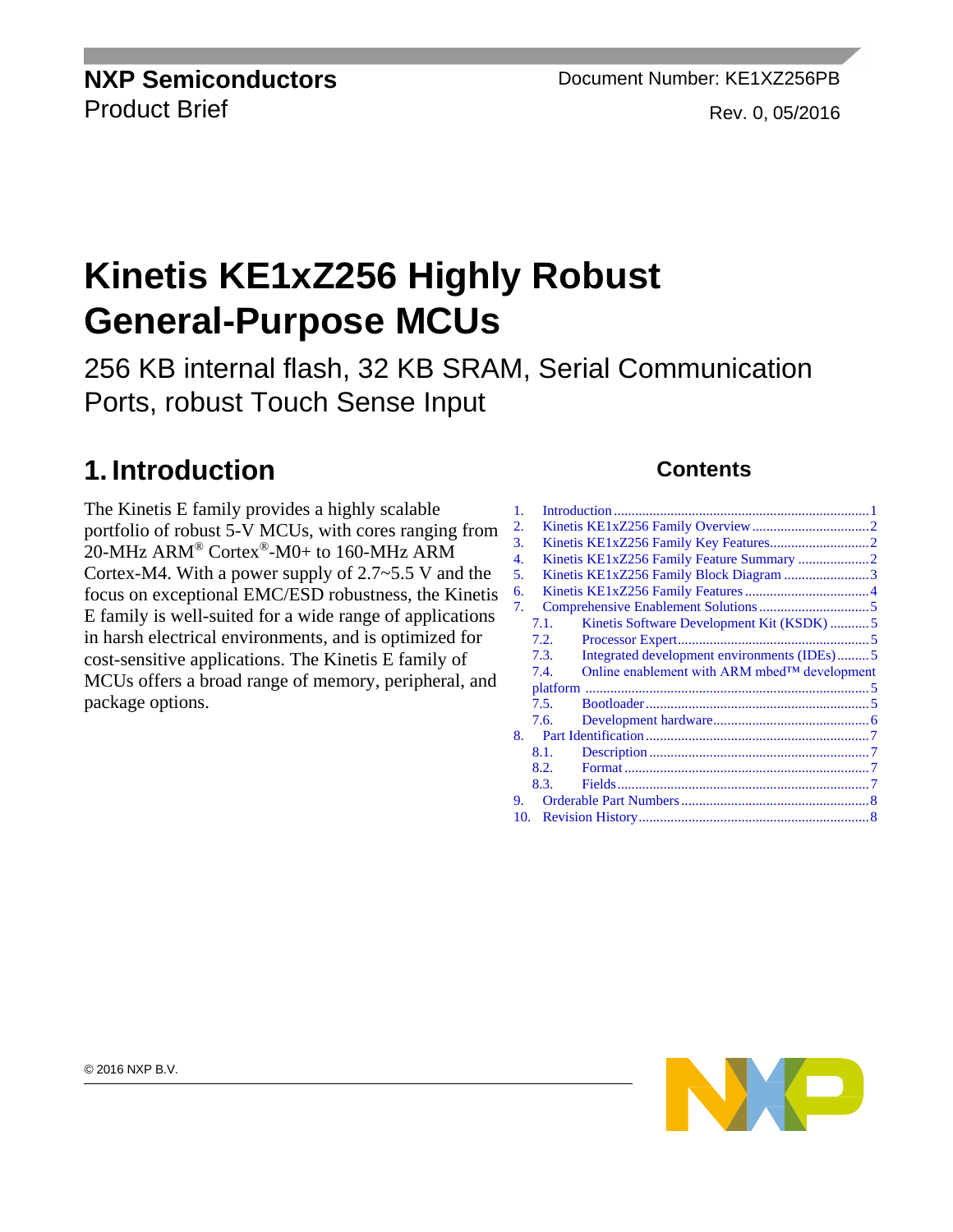## <span id="page-1-0"></span>**2. Kinetis KE1xZ256 Family Overview**

The Kinetis KE1xZ256 MCUs are the most powerful MCUs from the KE1xZ family, based on the ARM Cortex-M0+ core. With up to 256 KB flash, 32 KB RAM, and a complete set of analog/digital features, the KE1xZ256 MCUs extend the Kinetis E family to a higher performance and a broader scalability. The robust TSI provides a high level of stability and accuracy to your HMI system. The 1-Msps ADC and FlexTimer modules provide a perfect solution for BLDC motor-control systems.

- KE14Z—a broad offering with mixed-signal integration, ADCs, DAC, ACMPs, and FlexTimers
- KE15Z—an expansion from the KE14Z family with an additional TSI module

## <span id="page-1-1"></span>**3. Kinetis KE1xZ256 Family Key Features**

- 72-MHz ARM Cortex-M0+ core for a broad range of processing bandwidth requirements, while maintaining excellent cost-effectiveness, easy-to-use packages, and a wide range of memory densities.
- Enhanced and robust I/Os for high performance, even in noisy environments.
- Robust TSI supports both the mutual-cap mode and the self-cap mode, providing flexibility for up to 36 touch keys.
- FlexTimer-featured 8-channel PWM for 3-phase motor control with dead-time insertion and fault detection.
- 1-Msps 12-bit ADC with up to a 16-channel input per module with a fast sampling rate for prompt data conversion and storage.
- Analog comparator for a fast response to external analog changes.
- Programmable delay block with a flexible trigger system providing various interconnections for on-chip modules (ADC, DAC, Flextimers, ACMP, and so on).
- FlexIO for a flexible serial communication interface implementation.
- Boot ROM for on-chip boot code and serial port drivers which saves flash space and provides flexible boot options and in-system programming support.
- Faster time to market with comprehensive enablement solutions, including SDK (drivers, libraries, stacks), IDE, bootloader, RTOS, online community, and more.

## <span id="page-1-2"></span>**4. Kinetis KE1xZ256 Family Feature Summary**

| Kinetis KE1xZ256 sub-family | <b>KE14Z</b>                           | <b>KE15Z</b>                                 |  |
|-----------------------------|----------------------------------------|----------------------------------------------|--|
| CPU performance             | 72 MHz                                 | 72 MHz                                       |  |
| Flash                       | 128-256 KB                             | 128-256 KB                                   |  |
| <b>SRAM</b>                 | 16-32 KB                               | 16-32 KB                                     |  |
| Analog                      | $2x$ 12-bit ADC<br>2x ACMP             | $2x$ 12-bit ADC<br>2x ACMP<br>36-channel TSI |  |
| <b>Other Features</b>       | <b>FlexTimers</b><br><b>FlexIO</b>     | <b>FlexTimers</b><br>FlexIO                  |  |
| Package options             | 100LQFP (14 x 14),<br>64LQFP (10 x 10) | 100LQFP (14 x 14),<br>64LQFP (10 x 10)       |  |

#### **Table 1. Kinetis KE1xZ256 family feature summary**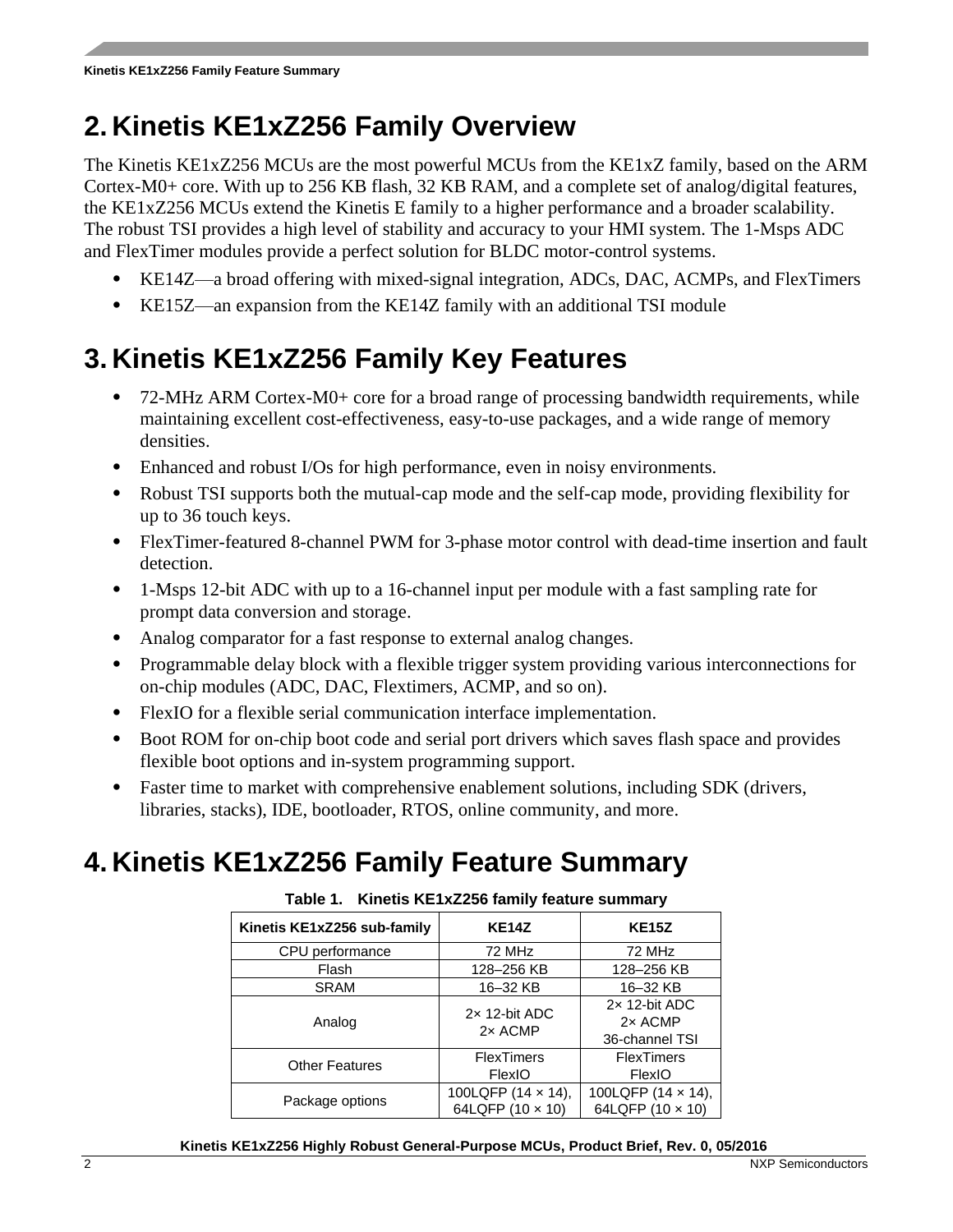## <span id="page-2-0"></span>**5. Kinetis KE1xZ256 Family Block Diagram**



**Figure 1. Kinetis KE1xZ256 family block diagram**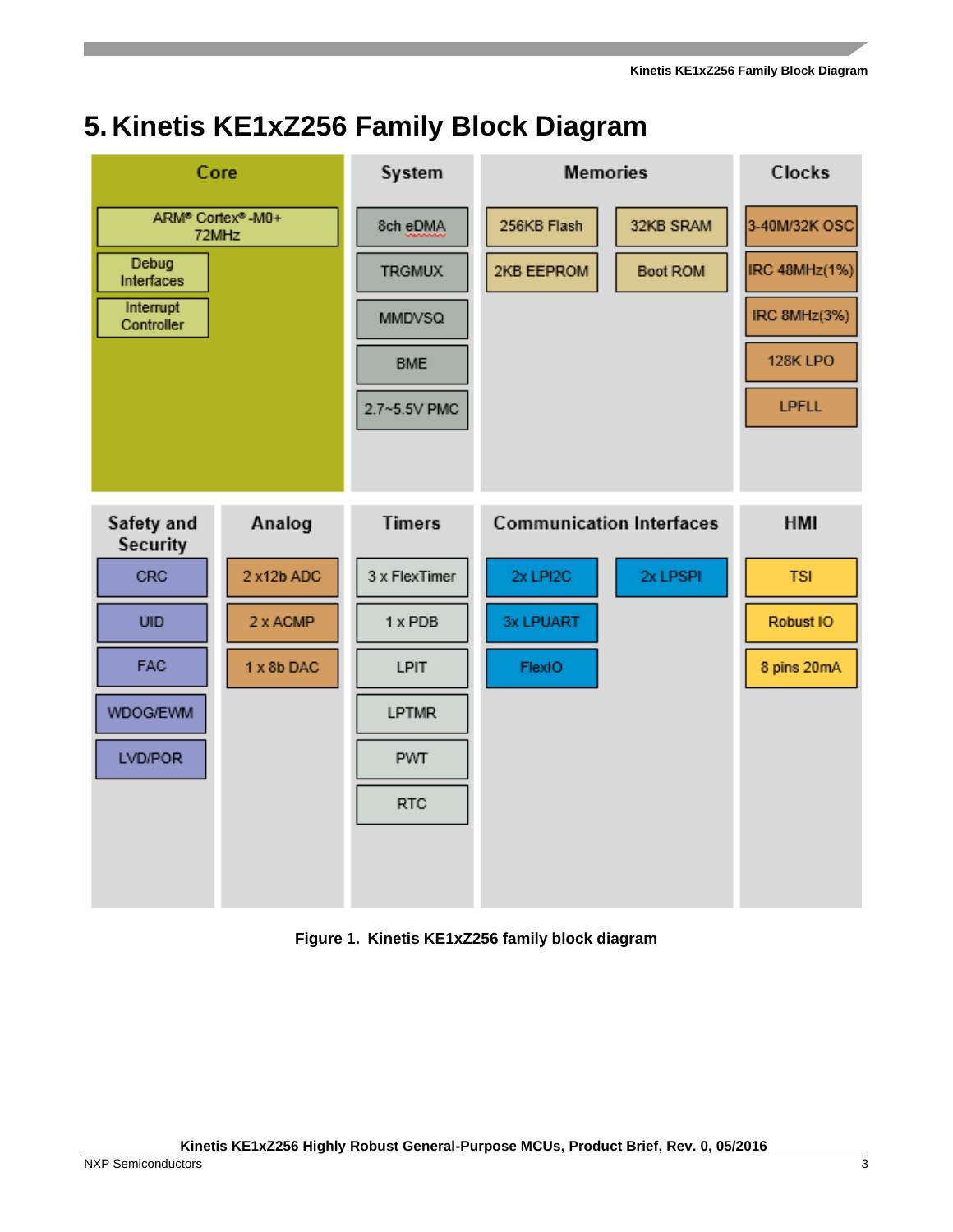## <span id="page-3-0"></span>**6. Kinetis KE1xZ256 Family Features**

#### **Table 2. Kinetis KE1xZ256 family features**

| Sub-family                            | <b>KE14Z</b>                                                                                           | <b>KE15Z</b>                                                                                           |  |  |
|---------------------------------------|--------------------------------------------------------------------------------------------------------|--------------------------------------------------------------------------------------------------------|--|--|
| Core                                  | ARM Cortex-M0+                                                                                         | ARM Cortex-M0+                                                                                         |  |  |
| Frequency                             | 72 MHz                                                                                                 | 72 MHz                                                                                                 |  |  |
| Flash                                 | 256-512 KB                                                                                             | 256-512 KB                                                                                             |  |  |
| <b>SRAM</b>                           | 16-32 KB                                                                                               | 16-32 KB                                                                                               |  |  |
| EEPROM/data flash                     | 2 KB                                                                                                   | 2 KB                                                                                                   |  |  |
| Clock                                 | 48 MHz FIRC (1 %),<br>8 MHz SIRC (3 %),<br>XOSC (3-40 MHz, 30-40 KHz),<br>128 KHz LPO,<br><b>LPFLL</b> | 48 MHz FIRC (1 %),<br>8 MHz SIRC (3 %),<br>XOSC (3-40 MHz, 30-40 KHz),<br>128 KHz LPO,<br><b>LPFLL</b> |  |  |
| BootROM (UART, SPI, I <sup>2</sup> C) | Yes                                                                                                    | Yes                                                                                                    |  |  |
| <b>DMA</b>                            | 8 channels                                                                                             | 8 channels                                                                                             |  |  |
| WDT/POR/LVD                           | Yes                                                                                                    | Yes                                                                                                    |  |  |
| <b>ADC</b>                            | $2x$ 12-bit, 1 $\mu s$                                                                                 | $2x$ 12 bit, 1 $\mu s$                                                                                 |  |  |
| <b>ACMP</b>                           | $\overline{2}$                                                                                         | $\overline{2}$                                                                                         |  |  |
| <b>DAC</b>                            | 8-bit (in ACMP)                                                                                        | 8-bit (in ACMP)                                                                                        |  |  |
| Timer                                 | 3x FlexTimer, 1x LPTMR                                                                                 | 3x FlexTimer, 1x LPTMR                                                                                 |  |  |
| <b>PDB</b>                            | 1                                                                                                      | $\mathbf{1}$                                                                                           |  |  |
| PIT                                   | $\mathbf{1}$                                                                                           | $\mathbf{1}$                                                                                           |  |  |
| <b>RTC</b>                            | $\mathbf{1}$                                                                                           | $\mathbf{1}$                                                                                           |  |  |
| CAN                                   |                                                                                                        |                                                                                                        |  |  |
| <b>UART</b>                           | 3                                                                                                      | $\sqrt{3}$                                                                                             |  |  |
| SPI                                   | $\overline{2}$                                                                                         | $\overline{c}$                                                                                         |  |  |
| $I^2C$                                | $\overline{2}$                                                                                         | $\overline{2}$                                                                                         |  |  |
| FlexIO                                | 4 timers, 4 shifters, 8 pins                                                                           | 4 timers, 4 shifters, 8 pins                                                                           |  |  |
| <b>TSI</b>                            |                                                                                                        | 36-channel TSI                                                                                         |  |  |
| <b>VDD</b>                            | $2.7 - 5.5$ V                                                                                          | $2.7 - 5.5$ V                                                                                          |  |  |
| Temperature (Ta)                      | $-40 - 105$ °C                                                                                         | $-40 - 105$ °C                                                                                         |  |  |
| Package (GPIOs)                       | 100LQFP (14 x 14),<br>64LQFP (10 x 10)                                                                 | 100LQFP (14 x 14),<br>64LQFP (10 x 10)                                                                 |  |  |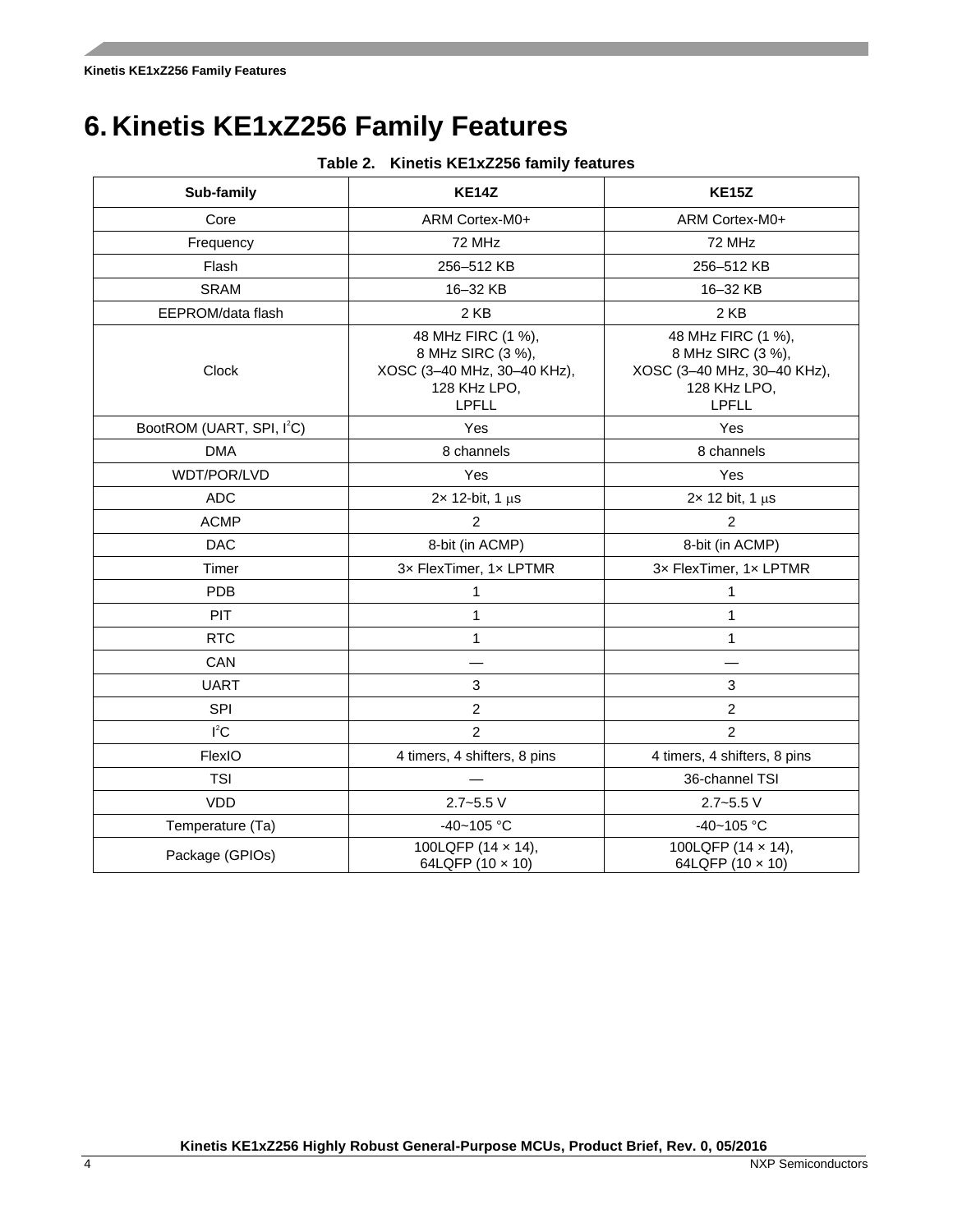## <span id="page-4-0"></span>**7. Comprehensive Enablement Solutions**

### <span id="page-4-1"></span>**7.1. Kinetis Software Development Kit (KSDK)**

- Extensive suite of robust peripheral drivers, stacks, and middleware
- Includes software examples demonstrating the usage of HAL, peripheral drivers, middleware, and RTOSes
- Operating System Abstraction (OSA) for Freescale MQX™ Lite RTOS, FreeRTOS OS, Micrium  $\mu$ C/OS<sup>®</sup> kernels, and bare-metal (no RTOS) applications

### <span id="page-4-2"></span>**7.2. Processor Expert**

- Free software-generation tool for device drivers/start-up code
- Seven steps from project creation to debug—dramatically reducing the development time
- Available within Kinetis Design Studio (KDS) or as a standalone plug-in for IAR/Keil/GNU IDEs

### <span id="page-4-3"></span>**7.3. Integrated development environments (IDEs)**

- IAR Embedded Workbench<sup>®</sup> IDE [www.iar.com](https://www.iar.com/)
- ARM Keil<sup>®</sup> Microcontroller Development Kit IDE [www2.keil.com/nxp](http://www2.keil.com/nxp)
- Kinetis Design Studio IDE
	- **—** No-cost (IDE) for Kinetis MCUs
	- **—** Eclipse and GCC-based IDE for C/C++ editing, compiling, and debugging
- Broad ARM ecosystem support through NXP Partner Program

#### <span id="page-4-4"></span>**7.4. Online enablement with ARM mbed™ development platform**

- Rapid and easy Kinetis MCU prototyping and development
- Online ARM mbed SDK, developer community
- Free software libraries

### <span id="page-4-5"></span>**7.5. Bootloader**

- Common bootloader for all Kinetis MCUs
- In-system flash programming over a serial connection: erase, program, verify
- ROM- or flash-based bootloader with open-source software and host-side programming utilities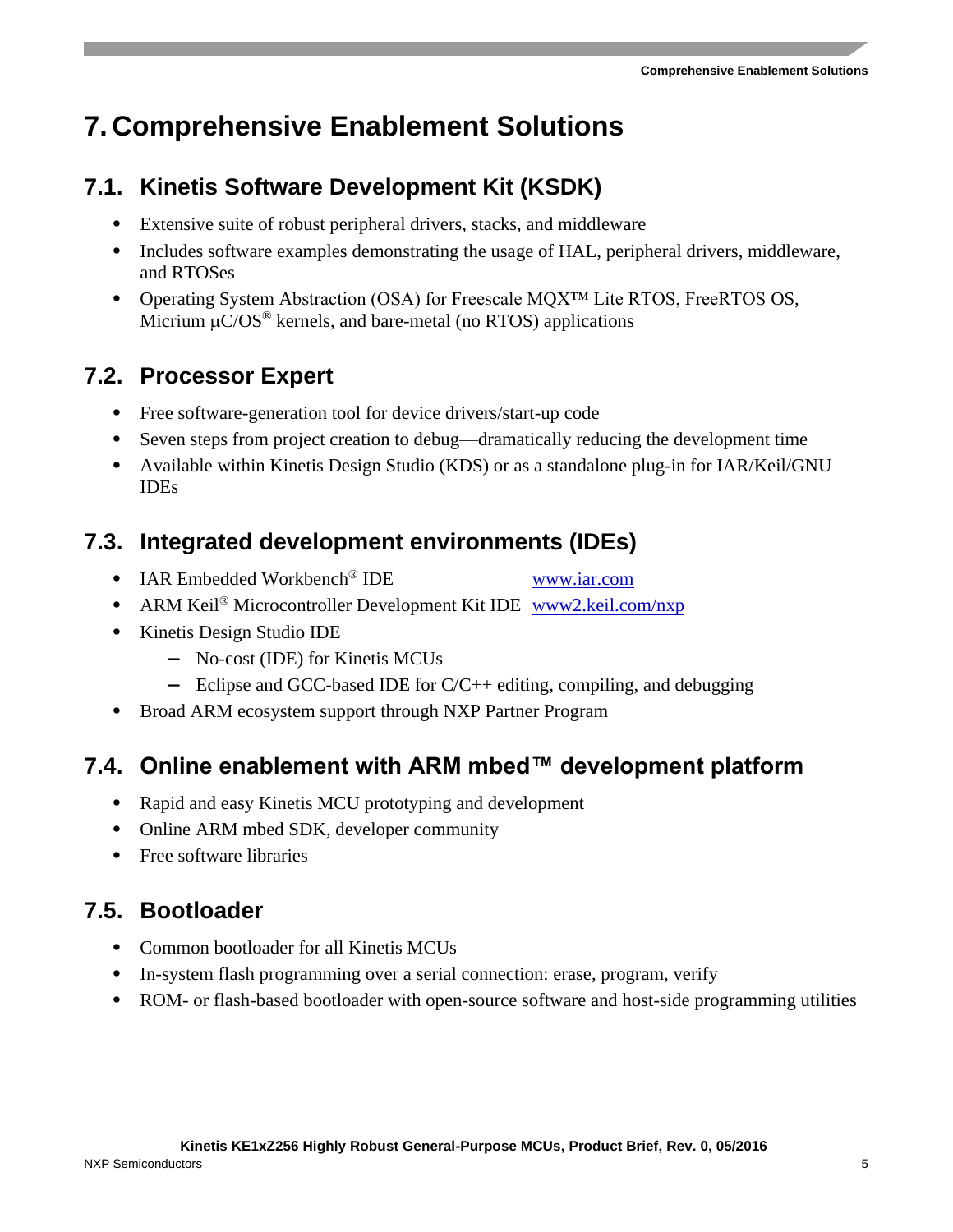#### <span id="page-5-0"></span>**7.6. Development hardware**

- NXP Freedom development platform
	- **—** Low cost (< \$20)
	- **—** Designed in an industry-standard compact form factor
	- **—** Integrated open-standard serial and debug interface (OpenSDA)
	- **—** Compatible with a rich set of third-party expansion boards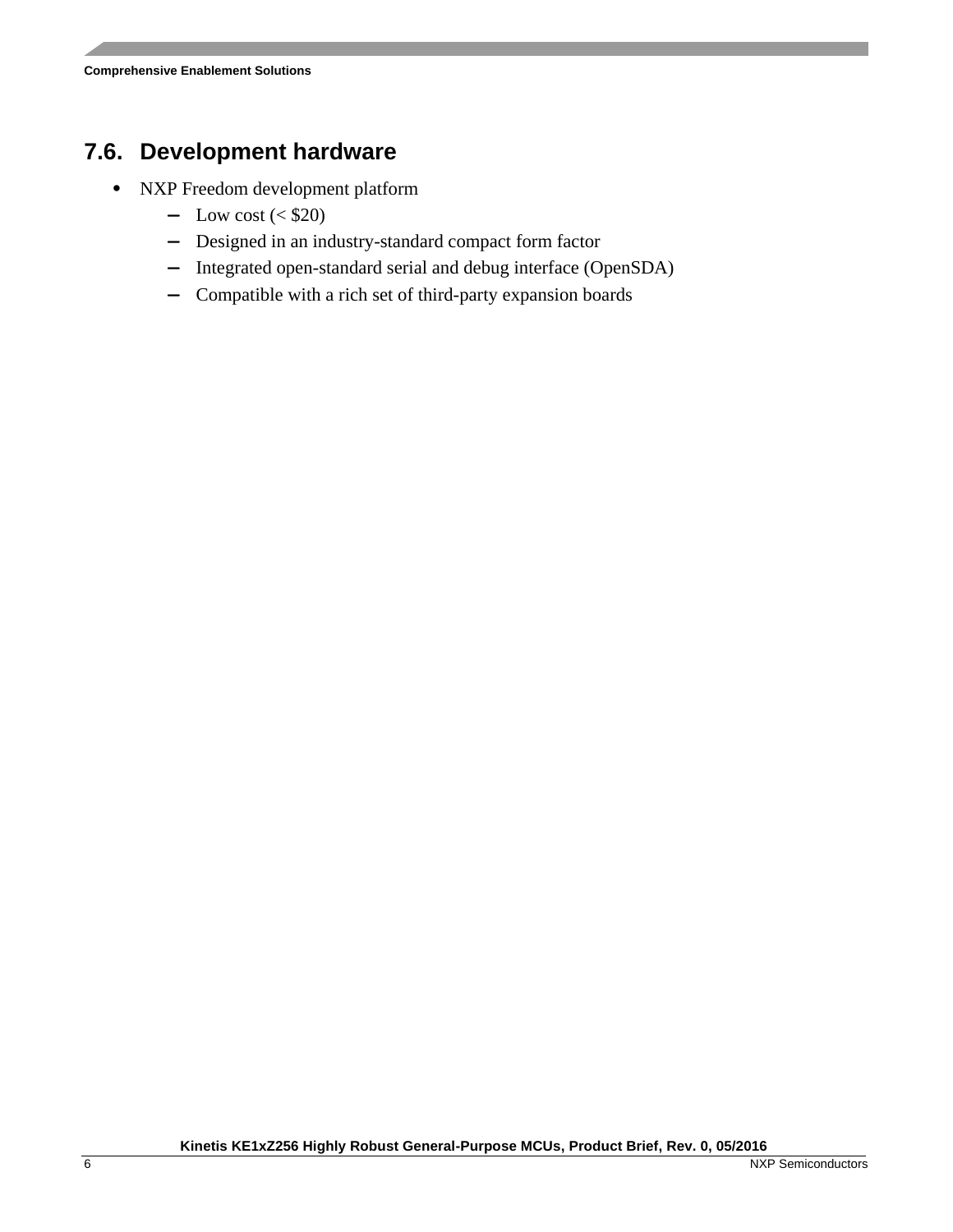## <span id="page-6-0"></span>**8.Part Identification**

#### <span id="page-6-1"></span>**8.1. Description**

The chip part numbers contain fields that identify the specific part. Use the values of these fields to determine the specific part you've got.

#### <span id="page-6-2"></span>**8.2. Format**

The part numbers for these MCUs have this format: Q KE## A FFF T PP CC (N)

#### <span id="page-6-3"></span>**8.3. Fields**

This table lists the possible values for each field in the part number (not all combinations are valid):

| Field      | <b>Description</b>          | <b>Values</b>                                                        |
|------------|-----------------------------|----------------------------------------------------------------------|
| Q          | Qualification status        | $M =$ fully-qualified, general market flow<br>$P = prequalification$ |
| KE##       | Kinetis family              | <b>KF147</b><br><b>KE15Z</b>                                         |
| A          | Key attribute               | $Z = ARM$ Cortex-M0+                                                 |
| <b>FFF</b> | Program flash memory size   | $256 = 256$ KB<br>$128 = 128$ KB                                     |
| R          | Silicon revision            | $(Blank) = main$<br>$A =$ revision after main                        |
| т          | Temperature range           | $V = -40-105 °C$                                                     |
| PP         | Package identifier          | $LL = 100LQFP (14 mm × 14 mm)$<br>LH = $64LQFP (10 mm \times 10 mm)$ |
| CC         | Maximum CPU frequency (MHz) | $7 = 72$ MHz                                                         |
| N          | Packaging type              | $R =$ tape and reel<br>(Blank) = trays                               |

**Table 3. Part number field descriptions**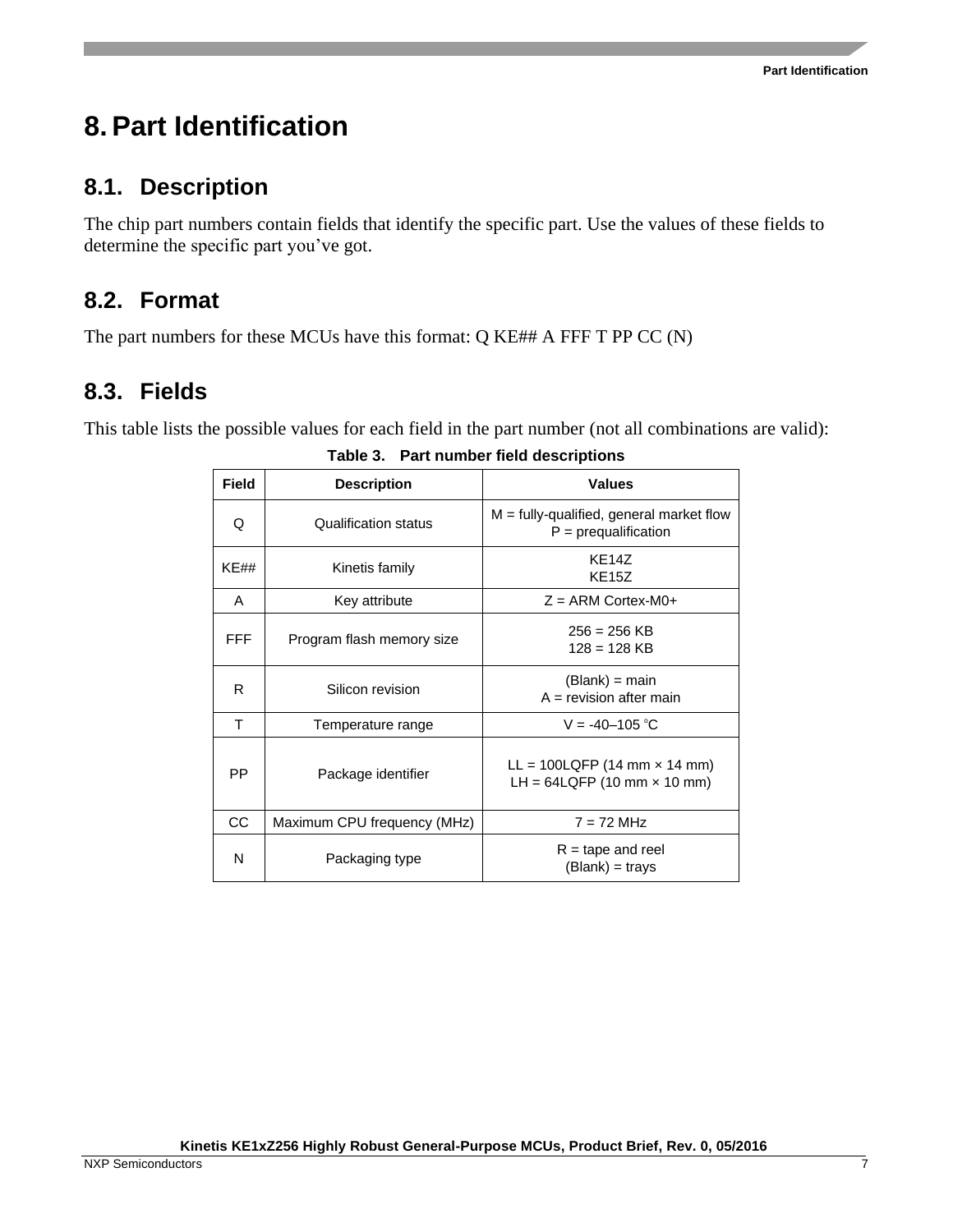## <span id="page-7-0"></span>**9. Orderable Part Numbers**

| <b>Product</b>        | <b>Memory</b> |              | Package          |         | <b>IO and ADC channels</b> |                              |                                         |
|-----------------------|---------------|--------------|------------------|---------|----------------------------|------------------------------|-----------------------------------------|
| <b>MC part number</b> | Flash         | <b>SRAM</b>  | <b>Pin count</b> | Package | <b>GPIOS</b>               | <b>GPIOS</b><br>$(INT/HD)^1$ | ADC <sup>2</sup><br>channels<br>(SE/DP) |
| MKE15Z256VLL7         | 256 KB        | 32 KB        | 100              | LQFP    | 89                         | 89/8                         | 28/0                                    |
| MKE15Z256VLH7         | 256 KB        | 32 KB        | 64               | LQFP    | 58                         | 58/8                         | 27/0                                    |
| <b>MKE15Z128VLL7</b>  | 128 KB        | 16 KB        | 100              | LQFP    | 89                         | 89/8                         | 28/0                                    |
| <b>MKE15Z128VLH7</b>  | 128 KB        | 16 KB        | 64               | LQFP    | 58                         | 58/8                         | 27/0                                    |
| MKE14Z256VLL7         | 256 KB        | 32 KB        | 100              | LQFP    | 89                         | 89/8                         | 28/0                                    |
| MKE14Z256VLH7         | 256 KB        | 32 KB        | 64               | LQFP    | 58                         | 58/8                         | 27/0                                    |
| MKE14Z128VLL7         | 128 KB        | 16 KB        | 100              | LQFP    | 89                         | 89/8                         | 28/0                                    |
| MKE14Z128VLH7         | 128 KB        | <b>16 KB</b> | 64               | LQFP    | 58                         | 58/8                         | 27/0                                    |

**Table 4. Ordering information**

1. INT: interrupt pin numbers; HD: high drive pin numbers

<span id="page-7-1"></span>2. ADC0 + ADC1

## **10. Revision History**

#### **Table 5. Revision history**

| <b>Revision number</b> | Date    | <b>Substantive changes</b> |
|------------------------|---------|----------------------------|
|                        | 05/2016 | Initial release.           |